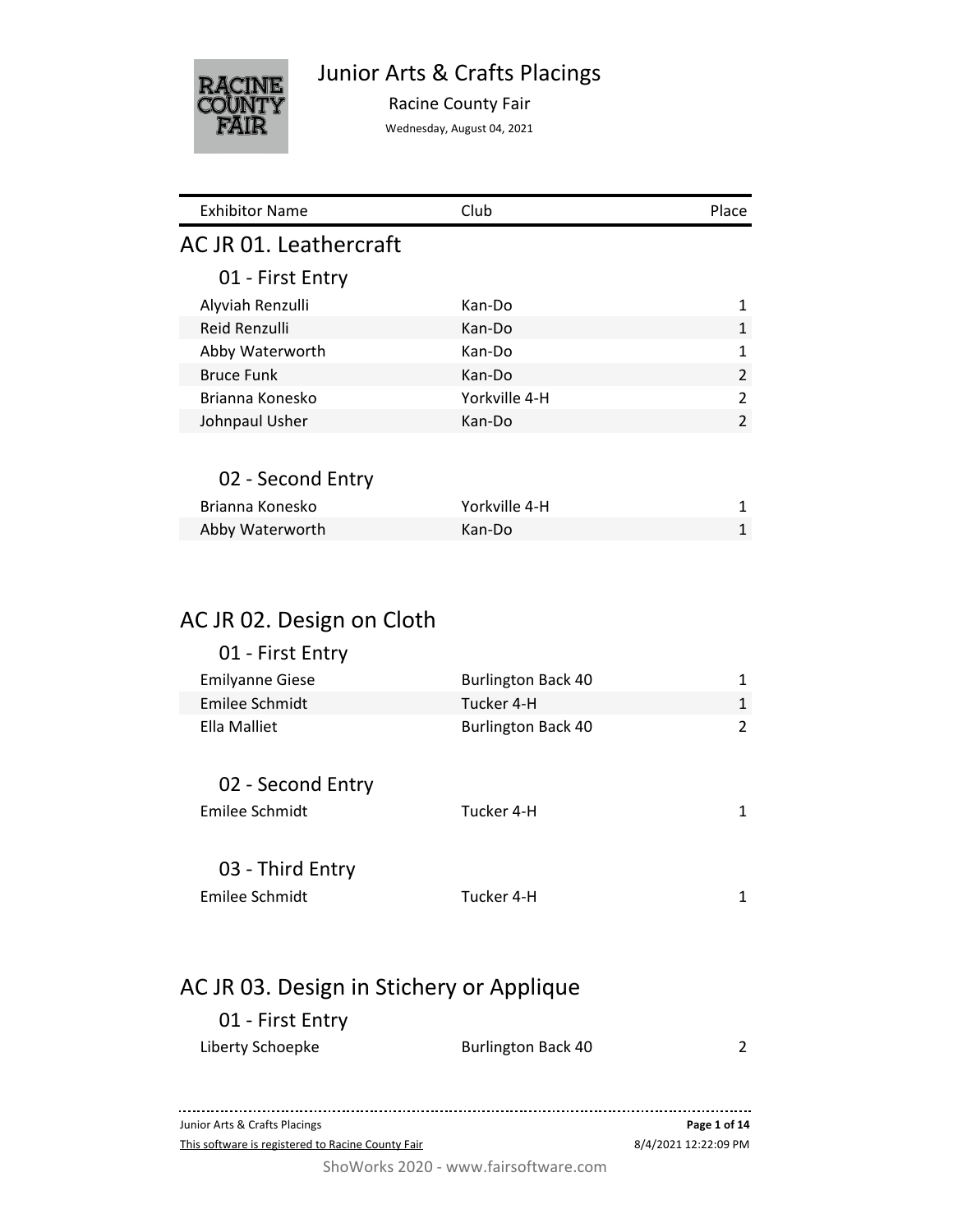| <b>Exhibitor Name</b>                    | Club                      | Place |
|------------------------------------------|---------------------------|-------|
| AC JR 03. Design in Stichery or Applique |                           |       |
| 02 - Second Entry                        |                           |       |
| Liberty Schoepke                         | <b>Burlington Back 40</b> | 1     |
|                                          |                           |       |
| 03 - Third Entry                         |                           |       |
| Liberty Schoepke                         | <b>Burlington Back 40</b> | 1     |
|                                          |                           |       |
| 04 - Fourth Entry                        |                           |       |
| Liberty Schoepke                         | <b>Burlington Back 40</b> | 1     |
|                                          |                           |       |
| 05 - Fifth Entry                         |                           |       |
| Liberty Schoepke                         | <b>Burlington Back 40</b> |       |

# AC JR 04. Special Design not listed Elsewhere

| 01 - First Entry           |                           |              |
|----------------------------|---------------------------|--------------|
| Adeline Beth               | Raymond                   | 1            |
| Olivia Beth                | Raymond                   | 1            |
| Audra Bird                 | Kan-Do                    | $\mathbf{1}$ |
| Cassandra Bond             | Tucker 4-H                | $\mathbf{1}$ |
| Joanna Bond                | Tucker 4-H                | $\mathbf{1}$ |
| <b>Addyson Callewaert</b>  | Kan-Do                    | $\mathbf{1}$ |
| Jayda Callewaert           | Kan-Do                    | $\mathbf{1}$ |
| <b>Bella Cerfus</b>        | Raymond                   | $\mathbf{1}$ |
| <b>Emily Erickson</b>      | <b>Burlington Back 40</b> | $\mathbf{1}$ |
| Daisy Gehrand              | Kan-Do                    | 1            |
| Joshua Hardin              | <b>Clover Harvest</b>     | $\mathbf{1}$ |
| Leah Hardin                | <b>Clover Harvest</b>     | 1            |
| <b>Mallory Henningfeld</b> | <b>Burlington Back 40</b> | $\mathbf{1}$ |
| Breeya Katterhagen         | Kan-Do                    | $\mathbf{1}$ |
| Brooke Katterhagen         | Kan-Do                    | $\mathbf{1}$ |
| Chloe Kron                 | Kan-Do                    | $\mathbf{1}$ |
| Rabeka Liberto             | <b>Burlington Back 40</b> | $\mathbf{1}$ |
| Jorja Makovsky             | Tucker 4-H                | $\mathbf{1}$ |
| Hannah Nelson              | <b>Clover Harvest</b>     | $\mathbf{1}$ |
| Lauren Nickerson           | Raymond                   | $\mathbf{1}$ |
| <b>Ellie Pieters</b>       | <b>Burlington Back 40</b> | $\mathbf{1}$ |
| Alyviah Renzulli           | Kan-Do                    | $\mathbf{1}$ |
| <b>Reid Renzulli</b>       | Kan-Do                    | $\mathbf{1}$ |
|                            |                           |              |

Junior Arts & Crafts Placings

This software is registered to Racine County Fair

8/4/2021 12:22:09 PM **Page 2 of 14**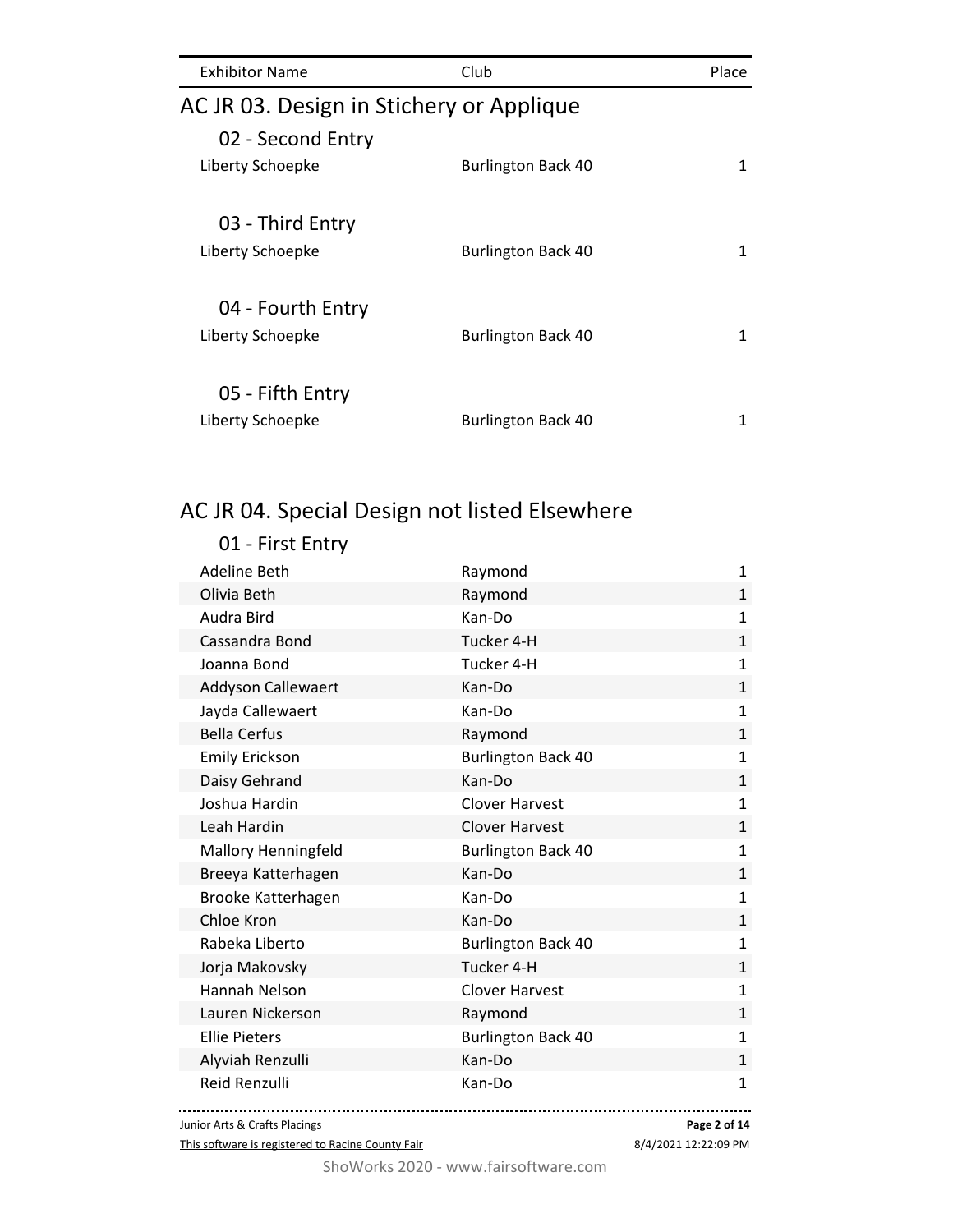| <b>Exhibitor Name</b><br>Club | Place |
|-------------------------------|-------|
|-------------------------------|-------|

# AC JR 04. Special Design not listed Elsewhere

### 01 - First Entry

| <b>Shannon Roberts</b> | Tucker 4-H                | $\mathbf{1}$   |
|------------------------|---------------------------|----------------|
| Cecelia Rose           | Raymond                   | $\mathbf{1}$   |
| Abby Sagan             | Raymond                   | $\mathbf{1}$   |
| Alanna Sawall          | Raymond                   | $\mathbf{1}$   |
| Julia Schoepke         | <b>Burlington Back 40</b> | $\mathbf{1}$   |
| Liberty Schoepke       | <b>Burlington Back 40</b> | $\mathbf{1}$   |
| Oliver Schoepke        | <b>Burlington Back 40</b> | $\mathbf{1}$   |
| Rebecca Swantz         | <b>Union Grove FFA</b>    | $\mathbf{1}$   |
| Carha Usher            | Kan-Do                    | $\mathbf{1}$   |
| Johnpaul Usher         | Kan-Do                    | 1              |
| Abby Waterworth        | Kan-Do                    | $\mathbf{1}$   |
| John Paul Wehnert      | Tucker 4-H                | 1              |
| Magdelyn Dreifuerst    | Tucker 4-H                | $\overline{2}$ |
| Aiden Malliet          | <b>Burlington Back 40</b> | 2              |
| Makaela Sawall         | Raymond                   | $\overline{2}$ |
| <b>Bianca Torres</b>   | Raymond                   | 2              |
| <b>Hailey Dvorak</b>   | Sturtevant 4-H            | 3              |

### 02 - Second Entry

| <b>Bella Cerfus</b>           | Raymond                   | 1              |
|-------------------------------|---------------------------|----------------|
| <b>Mallory Dam</b>            | Raymond                   | $\mathbf{1}$   |
| <b>Magdelyn Dreifuerst</b>    | Tucker 4-H                | $\mathbf{1}$   |
| Daisy Gehrand                 | Kan-Do                    | $\mathbf{1}$   |
| Mallory Henningfeld           | <b>Burlington Back 40</b> | $\mathbf{1}$   |
| Leah Johnsen                  | Yorkville 4-H             | $\mathbf{1}$   |
| Brooke Katterhagen            | Kan-Do                    | $\mathbf{1}$   |
| Jamison Ketterhagen           | <b>Burlington Back 40</b> | $\mathbf{1}$   |
| Rabeka Liberto                | <b>Burlington Back 40</b> | $\mathbf{1}$   |
| Hannah Nelson                 | <b>Clover Harvest</b>     | $\mathbf{1}$   |
| Lauren Nickerson              | Raymond                   | $\mathbf{1}$   |
| <b>Ellie Pieters</b>          | <b>Burlington Back 40</b> | $\mathbf{1}$   |
| <b>Shannon Roberts</b>        | Tucker 4-H                | $\mathbf{1}$   |
| Makaela Sawall                | Raymond                   | $\mathbf{1}$   |
| <b>Bianca Torres</b>          | Raymond                   | $\mathbf{1}$   |
| <b>Hailey Dvorak</b>          | Sturtevant 4-H            | $\overline{2}$ |
| Breeya Katterhagen            | Kan-Do                    | 2              |
| Hannah Nelson                 | <b>Clover Harvest</b>     | 2              |
| Alanna Sawall                 | Raymond                   | $\overline{2}$ |
| Liberty Schoepke              | <b>Burlington Back 40</b> | $\overline{2}$ |
| Carha Usher                   | Kan-Do                    | $\overline{2}$ |
| Junior Arts & Crafts Placings | Page 3 of 14              |                |

This software is registered to Racine County Fair

8/4/2021 12:22:09 PM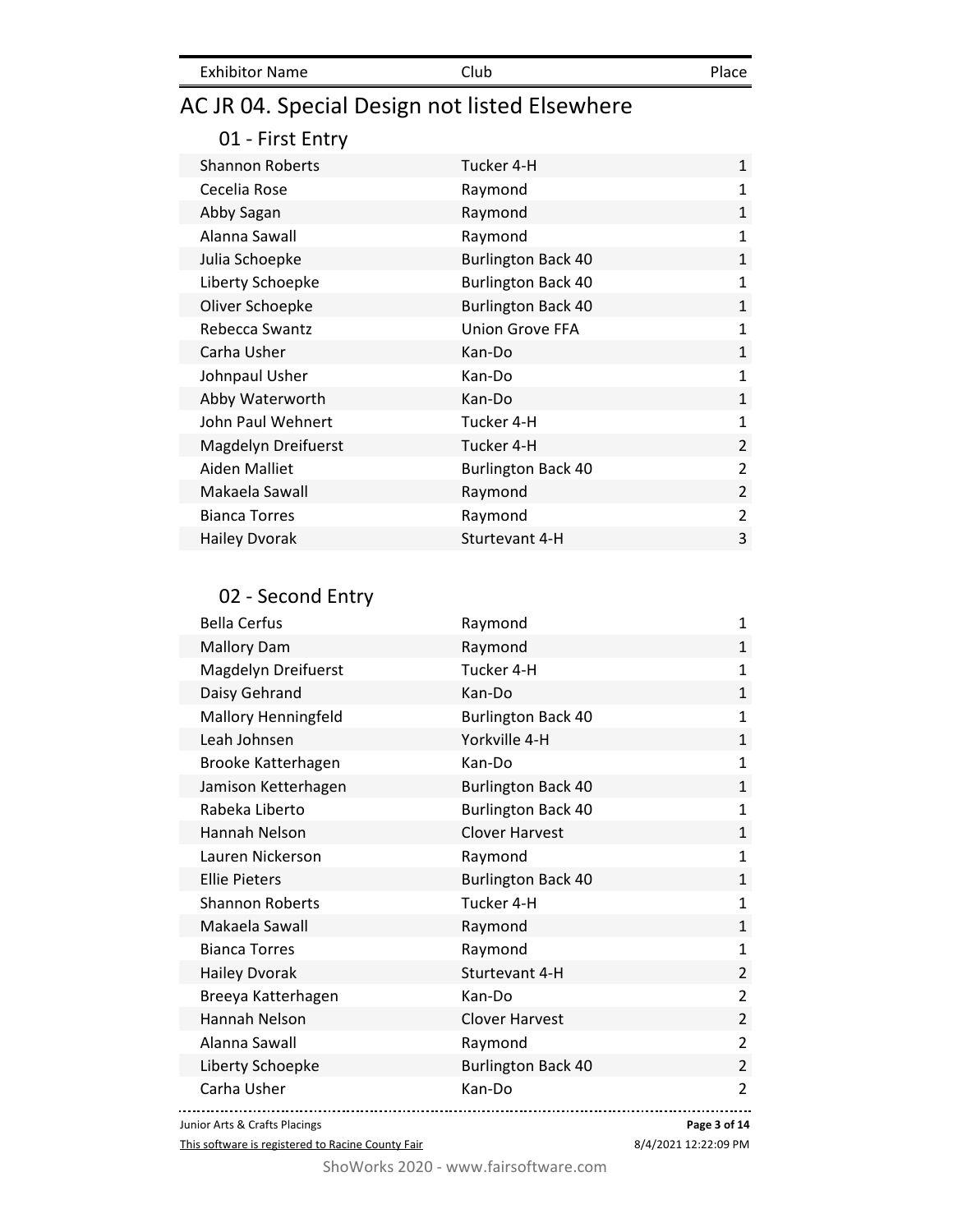| AC JR 04. Special Design not listed Elsewhere |                           |                |
|-----------------------------------------------|---------------------------|----------------|
| 02 - Second Entry                             |                           |                |
| Johnpaul Usher                                | Kan-Do                    | $\overline{2}$ |
|                                               |                           |                |
| 03 - Third Entry                              |                           |                |
| <b>Bella Cerfus</b>                           | Raymond                   | 1              |
| Elizabeth Jonietz                             | Cloverview                | $\mathbf{1}$   |
| Breeya Katterhagen                            | Kan-Do                    | $\mathbf{1}$   |
| <b>Hannah Nelson</b>                          | <b>Clover Harvest</b>     | $\mathbf{1}$   |
| <b>Shannon Roberts</b>                        | Tucker 4-H                | $\mathbf{1}$   |
| Alanna Sawall                                 | Raymond                   | $\mathbf{1}$   |
| Makaela Sawall                                | Raymond                   | $\mathbf{1}$   |
| Liberty Schoepke                              | <b>Burlington Back 40</b> | $\mathbf{1}$   |
| <b>Bianca Torres</b>                          | Raymond                   | $\mathbf{1}$   |
| <b>Hailey Dvorak</b>                          | Sturtevant 4-H            | $\overline{2}$ |
| Brooke Katterhagen                            | Kan-Do                    | $\overline{2}$ |
| Carha Usher                                   | Kan-Do                    | $\overline{2}$ |
| Johnpaul Usher                                | Kan-Do                    | $\overline{2}$ |
|                                               |                           |                |
| 04 - Fourth Entry                             |                           |                |
| <b>Hailey Dvorak</b>                          | Sturtevant 4-H            | $\mathbf{1}$   |
| <b>Shannon Roberts</b>                        | Tucker 4-H                | $\mathbf{1}$   |
| Alanna Sawall                                 | Raymond                   | $\mathbf{1}$   |
| Johnpaul Usher                                | Kan-Do                    | $\mathbf{1}$   |
| <b>Bella Cerfus</b>                           | Raymond                   | $\overline{2}$ |
| Brooke Katterhagen                            | Kan-Do                    | $\overline{2}$ |
| Carha Usher                                   | Kan-Do                    | $\overline{2}$ |
|                                               |                           |                |
| 05 - Fifth Entry                              |                           |                |
| Brooke Katterhagen                            | Kan-Do                    | 1              |
| <b>Shannon Roberts</b>                        | Tucker 4-H                | $\mathbf{1}$   |
| Alanna Sawall                                 | Raymond                   | $\mathbf{1}$   |
| <b>Hailey Dvorak</b>                          | Sturtevant 4-H            | $\overline{2}$ |
| Breeya Katterhagen                            | Kan-Do                    | $\overline{2}$ |
|                                               |                           |                |
|                                               |                           |                |
|                                               |                           |                |
|                                               |                           |                |

Exhibitor Name Club Club Place

# AC JR 05. Jewelry or metal work

| 01 - First Entry                                  |                |                      |
|---------------------------------------------------|----------------|----------------------|
| Lindsey Brown                                     | Clover Harvest |                      |
| Junior Arts & Crafts Placings                     |                | Page 4 of 14         |
| This software is registered to Racine County Fair |                | 8/4/2021 12:22:09 PM |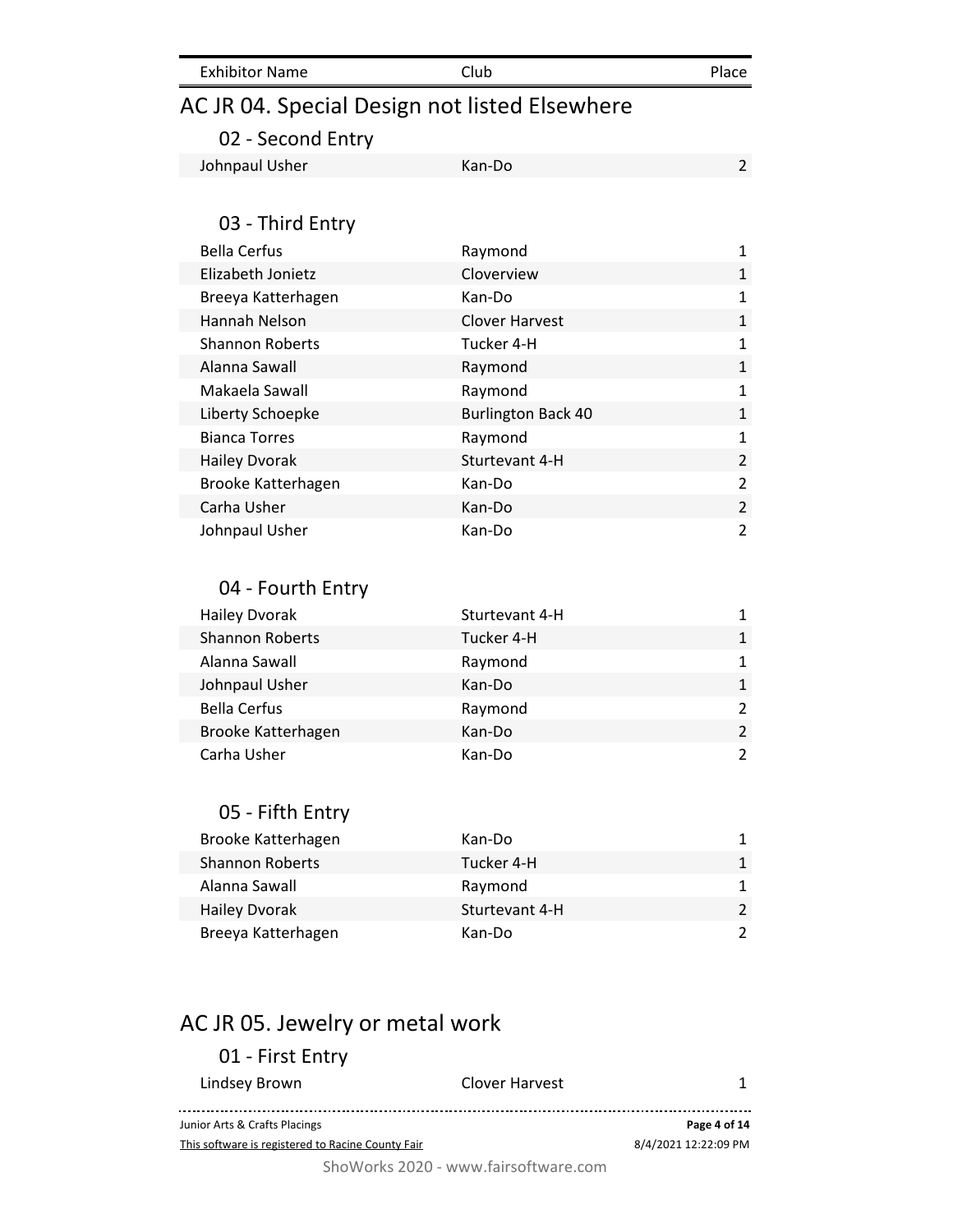| <b>Exhibitor Name</b> | Club | Place |
|-----------------------|------|-------|
|                       |      |       |

# AC JR 05. Jewelry or metal work

#### 01 - First Entry

| Savannah Byrne         | Raymond                   | $\mathbf{1}$   |
|------------------------|---------------------------|----------------|
| Calvin Crayton         | <b>Burlington Back 40</b> | 1              |
| Alaina Cushman         | Cloverview                | $\mathbf{1}$   |
| Kiley Klepel           | Raymond                   | 1              |
| Chloe Kron             | Kan-Do                    | $\mathbf{1}$   |
| Jorja Makovsky         | Tucker 4-H                | 1              |
| Sylvia Rigert          | Kan-Do                    | $\mathbf{1}$   |
| <b>Shannon Roberts</b> | Tucker 4-H                | 1              |
| Cecelia Rose           | Raymond                   | $\mathbf{1}$   |
| Liberty Schoepke       | <b>Burlington Back 40</b> | 1              |
| Abby Waterworth        | Kan-Do                    | $\mathbf{1}$   |
| Olivia Beth            | Raymond                   | 2              |
| <b>Bella Cerfus</b>    | Raymond                   | $\overline{2}$ |
| Magdelyn Dreifuerst    | Tucker 4-H                | 2              |
| <b>Emily Erickson</b>  | <b>Burlington Back 40</b> | $\overline{2}$ |

#### 02 - Second Entry

| Olivia Beth                | Raymond                   | 1              |
|----------------------------|---------------------------|----------------|
| Savannah Byrne             | Raymond                   | $\mathbf{1}$   |
| Calvin Crayton             | <b>Burlington Back 40</b> | $\mathbf{1}$   |
| <b>Magdelyn Dreifuerst</b> | Tucker 4-H                | $\mathbf{1}$   |
| Hannah Nelson              | <b>Clover Harvest</b>     | $\mathbf{1}$   |
| <b>Shannon Roberts</b>     | Tucker 4-H                | $\mathbf{1}$   |
| Liberty Schoepke           | <b>Burlington Back 40</b> | $\mathbf{1}$   |
| Alaina Cushman             | Cloverview                | $\overline{2}$ |
| Abby Waterworth            | Kan-Do                    | 2              |

### 03 - Third Entry

| Olivia Beth      | Raymond                   | 1            |
|------------------|---------------------------|--------------|
| Savannah Byrne   | Raymond                   | $\mathbf{1}$ |
| Calvin Crayton   | <b>Burlington Back 40</b> | 1            |
| Liberty Schoepke | <b>Burlington Back 40</b> | 1            |
| Abby Waterworth  | Kan-Do                    | 1            |

#### 04 - Fourth Entry

| Abby Waterworth | Kan-Do |  |
|-----------------|--------|--|
|-----------------|--------|--|

#### 05 - Fifth Entry

. . . . . . . . . . . . . . . . Junior Arts & Crafts Placings **Page 5 of 14** This software is registered to Racine County Fair 8/4/2021 12:22:09 PM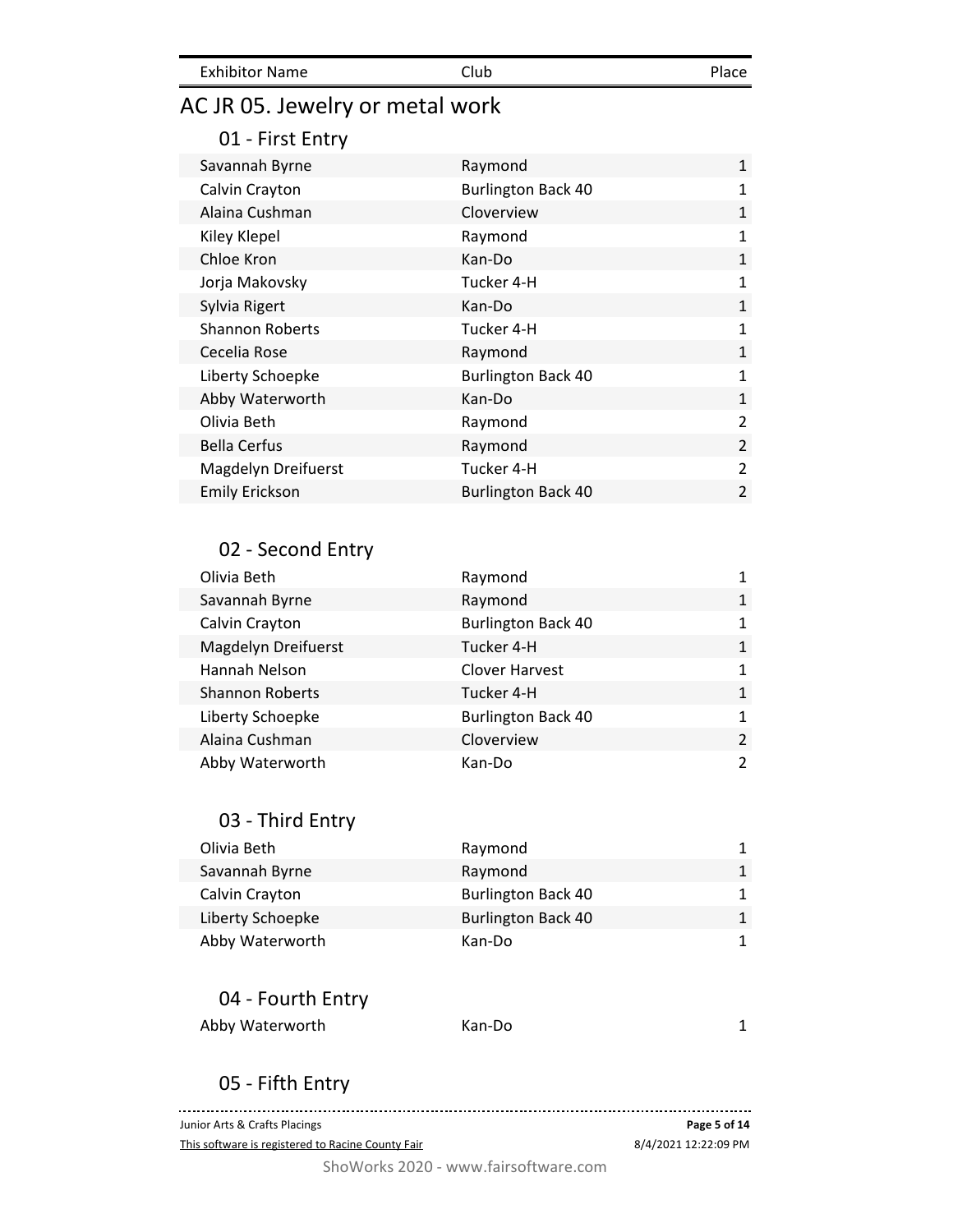| <b>Exhibitor Name</b>          | Club   | Place |
|--------------------------------|--------|-------|
| ACJR 05. Jewelry or metal work |        |       |
| 05 - Fifth Entry               |        |       |
| Abby Waterworth                | Kan-Do | 1     |
|                                |        |       |
|                                |        |       |

# AC JR 06. Design in Stain Glass

| 01 - First Entry  |            |              |
|-------------------|------------|--------------|
| Celeste Guthman   | Kan-Do     | 1            |
| Declan Matter     | Tucker 4-H | $\mathbf{1}$ |
| Victoria Van Dan  | Kan-Do     | 1            |
| 02 - Second Entry |            |              |
| Victoria Van Dan  | Kan-Do     | 1            |
| 03 - Third Entry  |            |              |
| Victoria Van Dan  | Kan-Do     | 1            |
| 04 - Fourth Entry |            |              |
| Victoria Van Dan  | Kan-Do     | $\mathbf{1}$ |
| 05 - Fifth Entry  |            |              |
|                   |            |              |
| Victoria Van Dan  | Kan-Do     | 1            |

# AC JR 07. Paper Art

| 01 - First Entry      |                           |              |
|-----------------------|---------------------------|--------------|
| Alaina Cushman        | Cloverview                |              |
| Magdelyn Dreifuerst   | Tucker 4-H                | $\mathbf{1}$ |
| <b>Emily Erickson</b> | <b>Burlington Back 40</b> |              |
| Alexis M Johnsen      | Yorkville 4-H             |              |
| Ella Malliet          | <b>Burlington Back 40</b> | 1            |
| Sara Pekrul           | Sturtevant 4-H            |              |

| 02 - Second Entry   |                           |  |
|---------------------|---------------------------|--|
| Magdelyn Dreifuerst | Tucker 4-H                |  |
| Ella Malliet        | <b>Burlington Back 40</b> |  |
|                     |                           |  |

............... ............. Junior Arts & Crafts Placings **Page 6 of 14** This software is registered to Racine County Fair 8/4/2021 12:22:09 PM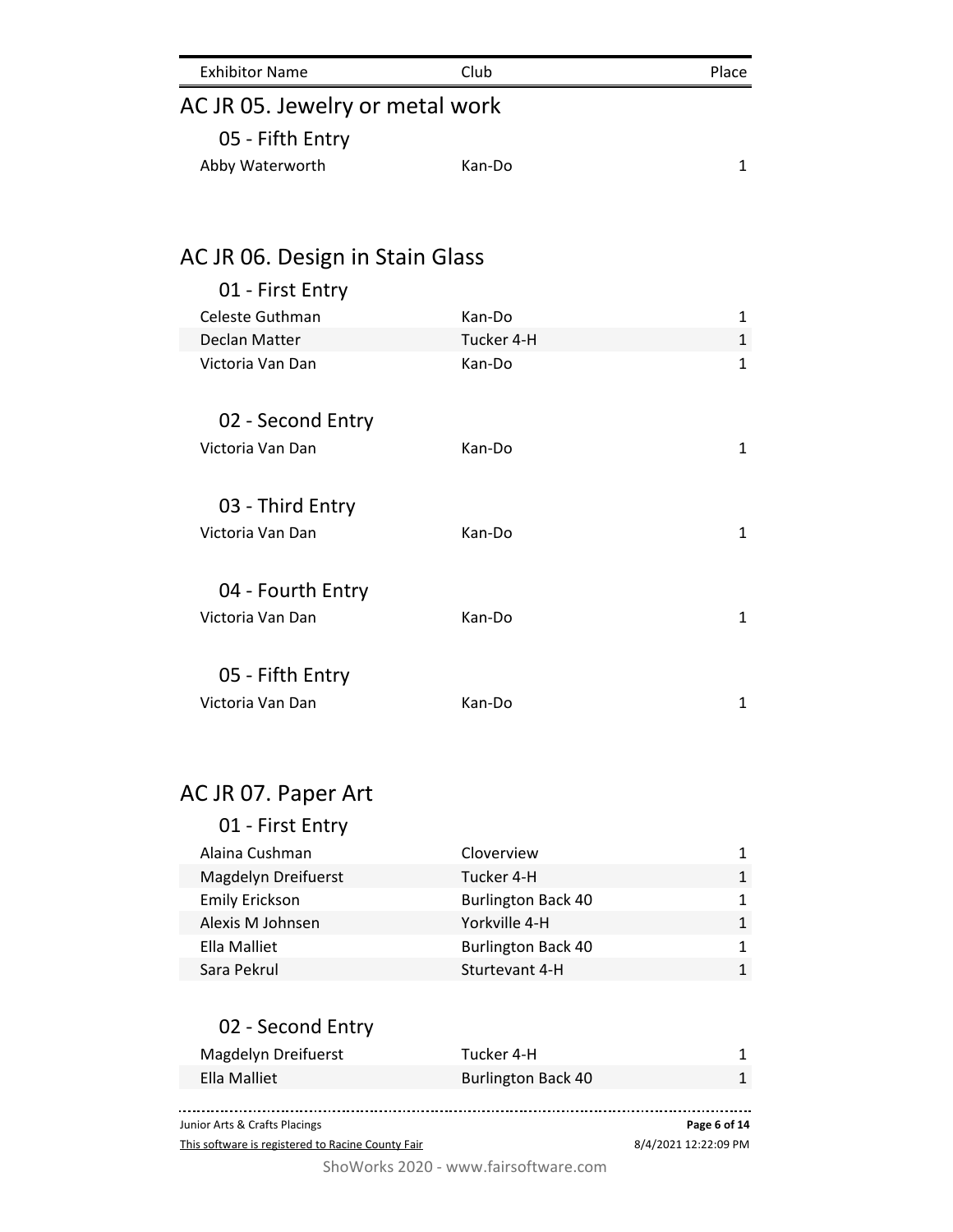| <b>Exhibitor Name</b>    | Club                      | Place          |
|--------------------------|---------------------------|----------------|
| AC JR 07. Paper Art      |                           |                |
| 02 - Second Entry        |                           |                |
| 03 - Third Entry         |                           |                |
| <b>Ella Malliet</b>      | <b>Burlington Back 40</b> | 1              |
| AC JR 08. Back to Nature |                           |                |
| 01 - First Entry         |                           |                |
| <b>Adeline Beth</b>      | Raymond                   | $\mathbf{1}$   |
| Alaina Cushman           | Cloverview                | $\mathbf{1}$   |
| <b>Emilyanne Giese</b>   | <b>Burlington Back 40</b> | 1              |
| <b>Aiden Malliet</b>     | <b>Burlington Back 40</b> | 1              |
| Reid Renzulli            | Kan-Do                    | $\mathbf{1}$   |
| Alexis M Johnsen         | Yorkville 4-H             | $\overline{2}$ |
| Alyviah Renzulli         | Kan-Do                    | $\overline{2}$ |
| AC JR 09. Drama          |                           |                |
| 01 - First entry         |                           |                |
| <b>Shannon Bartelson</b> | <b>Burlington Back 40</b> | 1              |
| <b>Emilyanne Giese</b>   | <b>Burlington Back 40</b> | $\mathbf{1}$   |
| <b>Tucker Larose</b>     | <b>Burlington Back 40</b> | $\mathbf{1}$   |
| Rabeka Liberto           | <b>Burlington Back 40</b> | 1              |
| <b>Ella Malliet</b>      | <b>Burlington Back 40</b> | 1              |
| <b>Tyler Licht</b>       | <b>Burlington Back 40</b> | $\overline{2}$ |

| 02 - Second entry                                 |                           |                      |
|---------------------------------------------------|---------------------------|----------------------|
| Shannon Bartelson                                 | <b>Burlington Back 40</b> | 1                    |
| <b>Emilyanne Giese</b>                            | <b>Burlington Back 40</b> | $\mathcal{P}$        |
| Tucker Larose                                     | <b>Burlington Back 40</b> | 2                    |
| 03 - Third entry                                  |                           |                      |
| Tucker Larose                                     | <b>Burlington Back 40</b> |                      |
| 04 - Fourth entry                                 |                           |                      |
| Tucker Larose                                     | <b>Burlington Back 40</b> | 1                    |
| Junior Arts & Crafts Placings                     |                           | Page 7 of 14         |
| This software is registered to Racine County Fair |                           | 8/4/2021 12:22:09 PM |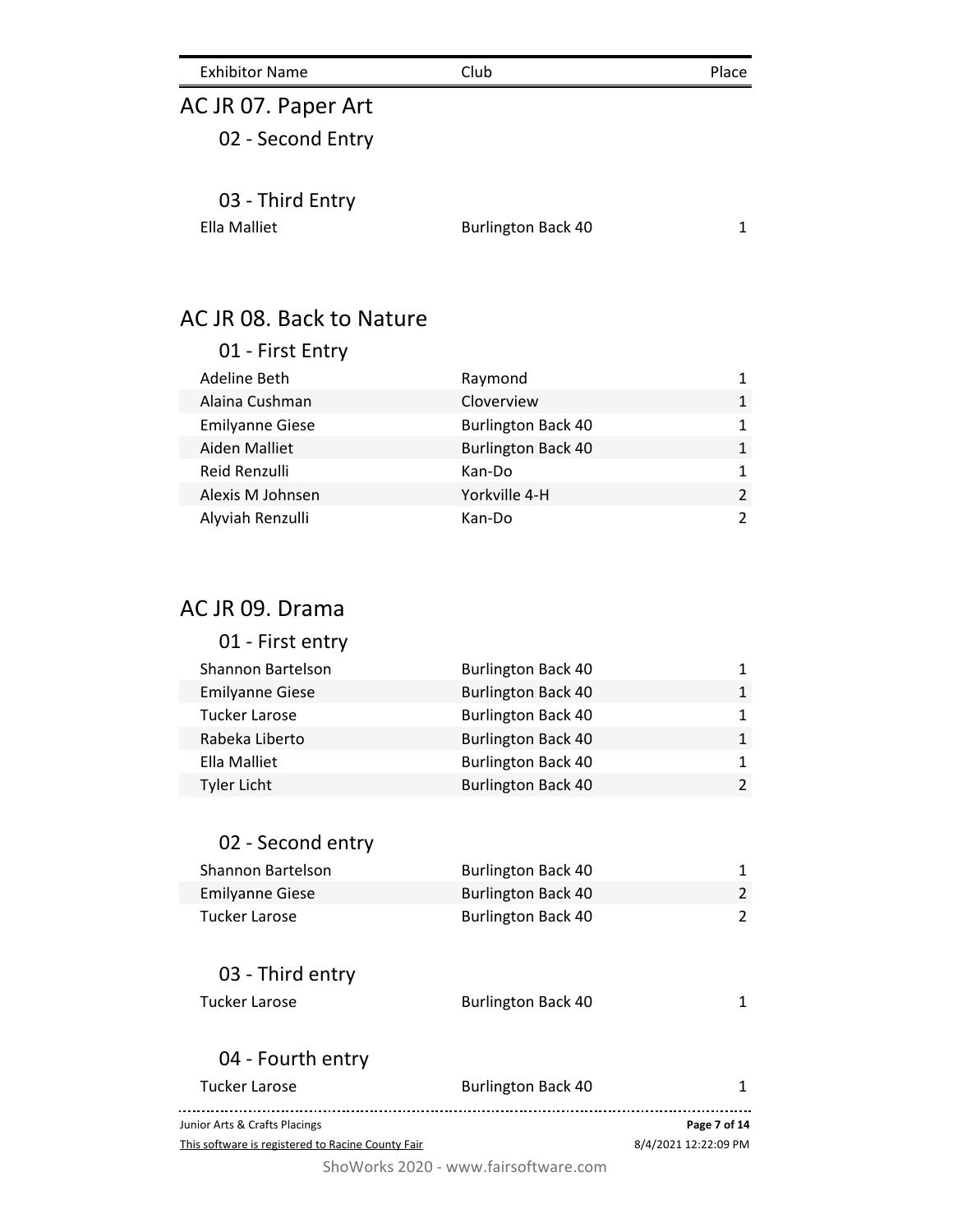Exhibitor Name Club Club Place

# AC JR 09. Drama 04 - Fourth entry

#### AC JR 10. Music

| 01 - First entry       |                           |  |
|------------------------|---------------------------|--|
| Audra Bird             | Kan-Do                    |  |
| <b>Emilyanne Giese</b> | <b>Burlington Back 40</b> |  |
| <b>Roger Niemiec</b>   | Clover Harvest            |  |
| Carlyn Rabe            | Kan-Do                    |  |
| Leah Hardin            | Clover Harvest            |  |

## AC JR 11. Macrame Project

| 01 - First entry |               |   |
|------------------|---------------|---|
| Alaina Bird      | Kan-Do        |   |
| Audra Bird       | Kan-Do        | 1 |
| Lila Voge        | Yorkville 4-H |   |
|                  |               |   |

## AC JR 12. Drawing and Painting

| 01 - First entry      |                           |              |
|-----------------------|---------------------------|--------------|
| <b>Jillian Anders</b> | Tucker 4-H                | 1            |
| Shannon Bartelson     | <b>Burlington Back 40</b> | $\mathbf{1}$ |
| Lilah Behrends        | Tucker 4-H                | 1            |
| Zachary Behrends      | Tucker 4-H                | $\mathbf{1}$ |
| Alaina Bird           | Kan-Do                    | $\mathbf{1}$ |
| Audra Bird            | Kan-Do                    | $\mathbf{1}$ |
| Lily Boyle            | <b>Burlington Back 40</b> | 1            |
| Alyson Brechtl        | Cloverview                | $\mathbf{1}$ |
| Eli Brink             | Cloverview                | $\mathbf{1}$ |
| <b>Emmalin Brink</b>  | Cloverview                | $\mathbf{1}$ |
| Leslie Brown          | <b>Clover Harvest</b>     | $\mathbf{1}$ |
| Savannah Byrne        | Raymond                   | $\mathbf{1}$ |
| Drew Czaplewski       | <b>Burlington Back 40</b> | $\mathbf{1}$ |
| Joseph Dales          | Kan-Do                    | $\mathbf{1}$ |
| <b>Mallory Dam</b>    | Raymond                   | $\mathbf{1}$ |
| Kayla Defranco        | Raymond                   | $\mathbf{1}$ |
|                       |                           |              |

Junior Arts & Crafts Placings

This software is registered to Racine County Fair

**Page 8 of 14**

8/4/2021 12:22:09 PM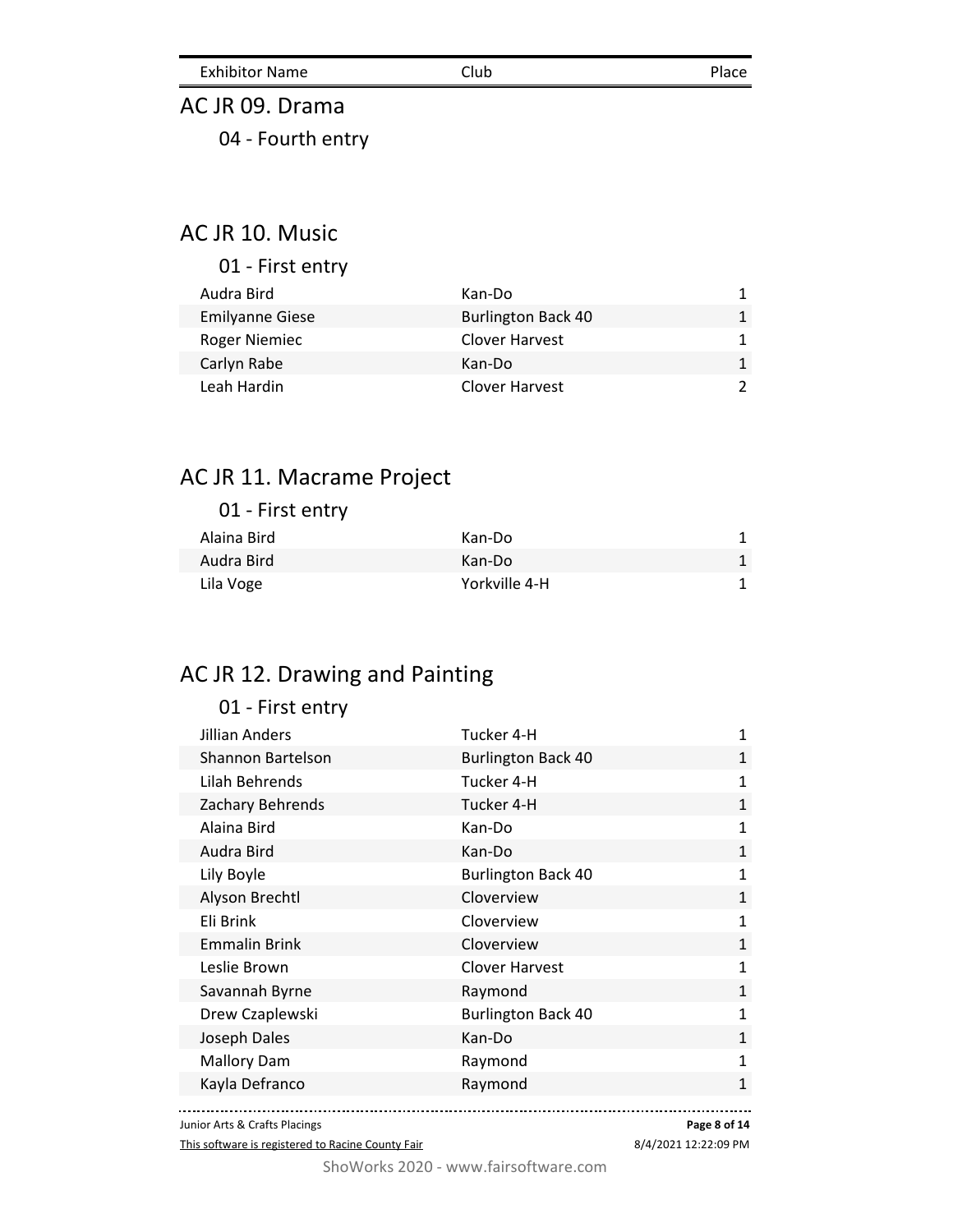| <b>Exhibitor Name</b> | Club | Place |
|-----------------------|------|-------|
|-----------------------|------|-------|

# AC JR 12. Drawing and Painting

|  |  | 01 - First entry |
|--|--|------------------|
|--|--|------------------|

| Corinne Deyong                | All 4 One                 | 1              |
|-------------------------------|---------------------------|----------------|
| Gianna Fiorentino             | Raymond                   | 1              |
| Nadia Flickinger              | <b>Clover Harvest</b>     | 1              |
| Mary Folbrecht                | Cloverview                | 1              |
| Daisy Gehrand                 | Kan-Do                    | 1              |
| Leah Hardin                   | <b>Clover Harvest</b>     | $\mathbf{1}$   |
| <b>Mallory Henningfeld</b>    | <b>Burlington Back 40</b> | 1              |
| Olivia Henningfield           | <b>Burlington Back 40</b> | 1              |
| Sarah Hougard                 | Yorkville 4-H             | 1              |
| <b>Grace Hying</b>            | Cloverview                | $\mathbf{1}$   |
| Elizabeth Jonietz             | Cloverview                | 1              |
| Sophia Kress                  | Yorkville 4-H             | 1              |
| Morgan Kreuscher              | Kan-Do                    | 1              |
| Brianna Kron                  | Kan-Do                    | $\mathbf{1}$   |
| Grace Lemerond                | <b>Burlington Back 40</b> | 1              |
| <b>Trinity Ludford</b>        | Kan-Do                    | 1              |
| Jorja Makovsky                | Tucker 4-H                | 1              |
| <b>Ella Malliet</b>           | <b>Burlington Back 40</b> | 1              |
| Ava Perman                    | Raymond                   | 1              |
| Alyssa Petrie-Boehm           | <b>Burlington Back 40</b> | $\mathbf{1}$   |
| Sylvia Rigert                 | Kan-Do                    | 1              |
| <b>Shannon Roberts</b>        | Tucker 4-H                | $\mathbf 1$    |
| Cecelia Rose                  | Raymond                   | $\mathbf 1$    |
| <b>Matthew Rossman</b>        | Yorkville 4-H             | $\mathbf{1}$   |
| Abby Sagan                    | Raymond                   | 1              |
| <b>Madison Sawall</b>         | Raymond                   | $\mathbf 1$    |
| Julia Schoepke                | <b>Burlington Back 40</b> | 1              |
| Oliver Schoepke               | <b>Burlington Back 40</b> | $\mathbf{1}$   |
| Milania Schuebel              | <b>Burlington Back 40</b> | 1              |
| Sarah Scott                   | Tucker 4-H                | $\mathbf{1}$   |
| <b>Addison Smith</b>          | Kan-Do                    | 1              |
| Carha Usher                   | Kan-Do                    | 1              |
| Johnpaul Usher                | Kan-Do                    | 1              |
| Lila Voge                     | Yorkville 4-H             | $\mathbf{1}$   |
| Shelby Wagner                 | <b>Waterford FFA</b>      | 1              |
| Abby Waterworth               | Kan-Do                    | $\mathbf 1$    |
| Aubrey Young                  | Yorkville 4-H             | $\mathbf 1$    |
| Cheyenne Brown                | Kan-Do                    | $\overline{2}$ |
| <b>Bella Cerfus</b>           | Raymond                   | 2              |
| Sage Cole                     | <b>Burlington Back 40</b> | $\overline{2}$ |
| Alaina Cushman                | Cloverview                | 2              |
| Junior Arts & Crafts Placings | Page 9 of 14              |                |

This software is registered to Racine County Fair

8/4/2021 12:22:09 PM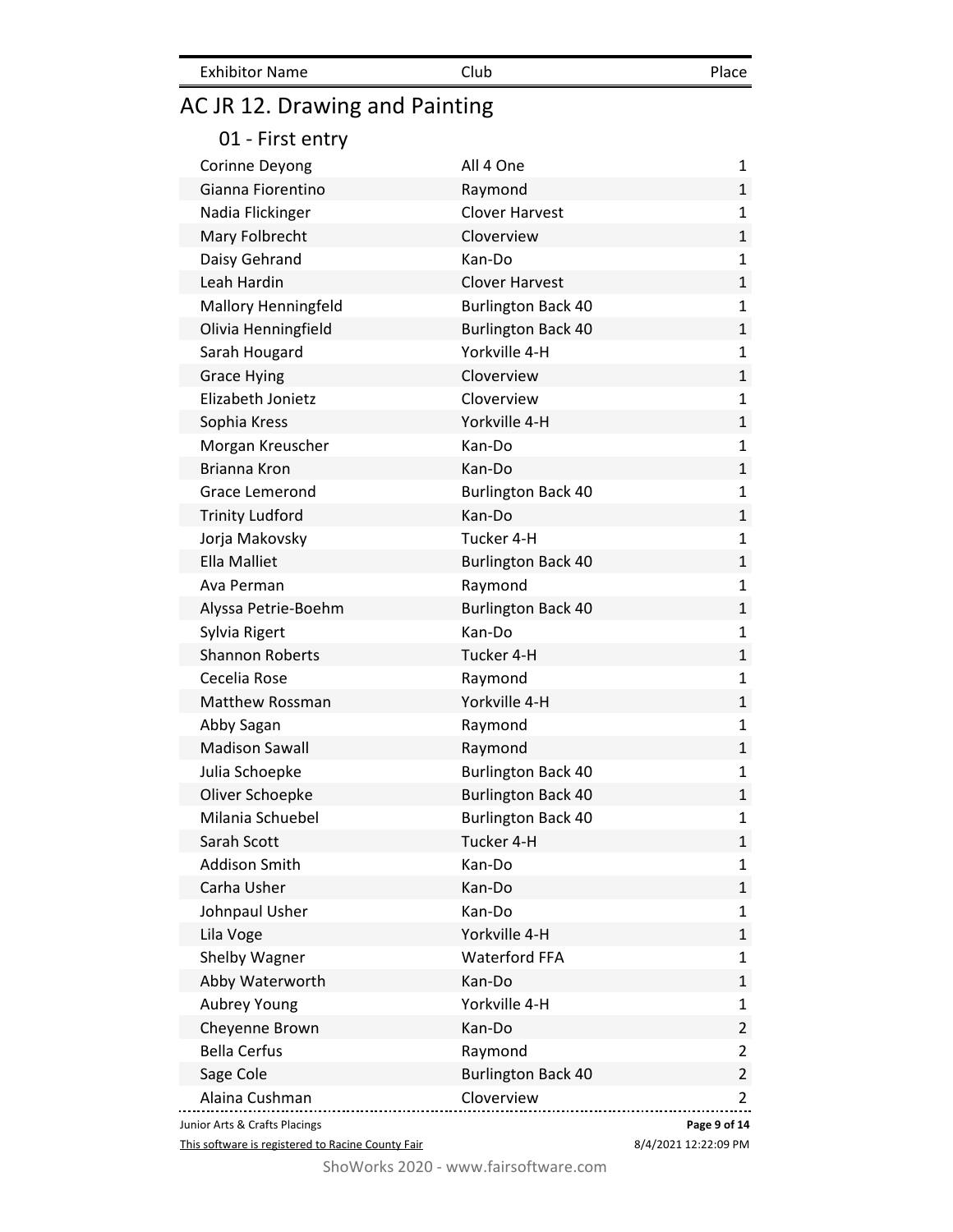Exhibitor Name Club Club Place

# AC JR 12. Drawing and Painting

#### 01 - First entry

| <b>Addison Drallmeier</b> | Cloverview                | $\mathcal{P}$  |
|---------------------------|---------------------------|----------------|
| <b>Emily Erickson</b>     | <b>Burlington Back 40</b> | $\overline{2}$ |
| <b>Emme Flickinger</b>    | <b>Clover Harvest</b>     | $\overline{2}$ |
| Celeste Guthman           | Kan-Do                    | $\overline{2}$ |
| Noah Hying                | Cloverview                | $\overline{2}$ |
| Karley Loos               | <b>Burlington Back 40</b> | $\overline{2}$ |
| Hannah Nelson             | <b>Clover Harvest</b>     | $\overline{2}$ |
| Sara Pekrul               | Sturtevant 4-H            | $\overline{2}$ |
| <b>Ellie Pieters</b>      | <b>Burlington Back 40</b> | $\overline{2}$ |
| Ella Sagan                | Raymond                   | $\overline{2}$ |
| Liberty Schoepke          | <b>Burlington Back 40</b> | $\overline{2}$ |
| Katelyn Von Bergen        | Yorkville 4-H             | $\overline{2}$ |
| Taylor Wawrzyniakowski    | <b>Burlington Back 40</b> | $\overline{2}$ |
| Caleb Webster             | Sturtevant 4-H            | $\overline{2}$ |
| <b>Madilynn Dales</b>     | Kan-Do                    | 3              |
| John Folbrecht            | Cloverview                | 3              |

## 02 - Second entry

| Cheyenne Brown            | Kan-Do                    | 1            |
|---------------------------|---------------------------|--------------|
| Savannah Byrne            | Raymond                   | $\mathbf{1}$ |
| Alaina Cushman            | Cloverview                | $\mathbf{1}$ |
| Drew Czaplewski           | <b>Burlington Back 40</b> | $\mathbf{1}$ |
| <b>Addison Drallmeier</b> | Cloverview                | $\mathbf{1}$ |
| <b>Emily Erickson</b>     | <b>Burlington Back 40</b> | $\mathbf{1}$ |
| Daisy Gehrand             | Kan-Do                    | $\mathbf{1}$ |
| Celeste Guthman           | Kan-Do                    | $\mathbf{1}$ |
| Mallory Henningfeld       | <b>Burlington Back 40</b> | $\mathbf{1}$ |
| Olivia Henningfield       | <b>Burlington Back 40</b> | $\mathbf{1}$ |
| <b>Grace Hying</b>        | Cloverview                | $\mathbf{1}$ |
| Elizabeth Jonietz         | Cloverview                | $\mathbf{1}$ |
| Jack Ketterhagen          | <b>Burlington Back 40</b> | $\mathbf{1}$ |
| Morgan Kreuscher          | Kan-Do                    | $\mathbf{1}$ |
| <b>Grace Lemerond</b>     | <b>Burlington Back 40</b> | $\mathbf{1}$ |
| <b>Trinity Ludford</b>    | Kan-Do                    | $\mathbf{1}$ |
| Hannah Nelson             | <b>Clover Harvest</b>     | $\mathbf{1}$ |
| Alyssa Petrie-Boehm       | <b>Burlington Back 40</b> | $\mathbf{1}$ |
| <b>Ellie Pieters</b>      | <b>Burlington Back 40</b> | $\mathbf{1}$ |
| Sylvia Rigert             | Kan-Do                    | $\mathbf{1}$ |
| <b>Shannon Roberts</b>    | Tucker 4-H                | $\mathbf{1}$ |
| Cecelia Rose              | Raymond                   | $\mathbf 1$  |
|                           |                           |              |

Junior Arts & Crafts Placings

This software is registered to Racine County Fair

**Page 10 of 14**

8/4/2021 12:22:09 PM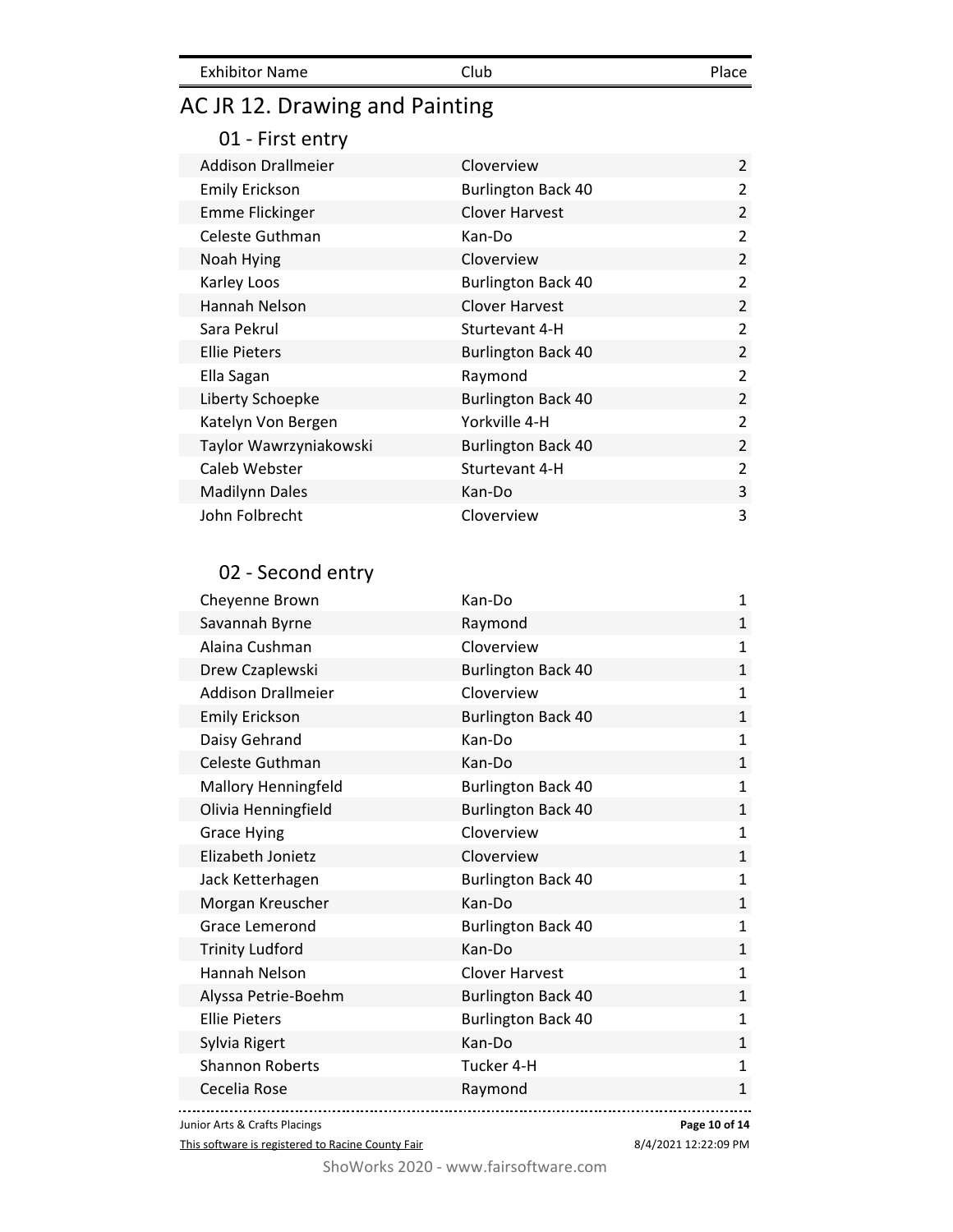| <b>Exhibitor Name</b> | Club | Place |
|-----------------------|------|-------|
|                       |      |       |

# AC JR 12. Drawing and Painting

## 02 - Second entry

| Matthew Rossman        | Yorkville 4-H             | $\mathbf{1}$   |
|------------------------|---------------------------|----------------|
| Abby Sagan             | Raymond                   | $\mathbf{1}$   |
| Julia Schoepke         | <b>Burlington Back 40</b> | $\mathbf{1}$   |
| Milania Schuebel       | <b>Burlington Back 40</b> | $\mathbf{1}$   |
| Sarah Scott            | Tucker 4-H                | $\mathbf{1}$   |
| <b>Addison Smith</b>   | Kan-Do                    | $\mathbf{1}$   |
| Katelyn Von Bergen     | Yorkville 4-H             | $\mathbf{1}$   |
| Shelby Wagner          | <b>Waterford FFA</b>      | $\mathbf{1}$   |
| Aubrey Young           | Yorkville 4-H             | $\mathbf{1}$   |
| Jillian Anders         | Tucker 4-H                | $\overline{2}$ |
| Alaina Bird            | Kan-Do                    | $\overline{2}$ |
| <b>Emme Flickinger</b> | <b>Clover Harvest</b>     | $\overline{2}$ |
| John Folbrecht         | Cloverview                | $\overline{2}$ |
| Mary Folbrecht         | Cloverview                | $\overline{2}$ |
| Carha Usher            |                           | $\overline{2}$ |
|                        | Kan-Do                    |                |
| Johnpaul Usher         | Kan-Do                    | $\overline{2}$ |
| Abby Waterworth        | Kan-Do                    | $\overline{2}$ |

### 03 - Third entry

| Savannah Byrne         | Raymond                   | 1              |
|------------------------|---------------------------|----------------|
| <b>Mallory Dam</b>     | Raymond                   | $\mathbf{1}$   |
| <b>Emme Flickinger</b> | <b>Clover Harvest</b>     | $\mathbf{1}$   |
| Daisy Gehrand          | Kan-Do                    | $\mathbf{1}$   |
| Celeste Guthman        | Kan-Do                    | $\mathbf{1}$   |
| Olivia Henningfield    | <b>Burlington Back 40</b> | 1              |
| Morgan Kreuscher       | Kan-Do                    | 1              |
| <b>Grace Lemerond</b>  | <b>Burlington Back 40</b> | $\mathbf{1}$   |
| Hannah Nelson          | <b>Clover Harvest</b>     | 1              |
| <b>Shannon Roberts</b> | Tucker 4-H                | $\mathbf{1}$   |
| Matthew Rossman        | Yorkville 4-H             | 1              |
| <b>Madison Sawall</b>  | Raymond                   | $\mathbf{1}$   |
| Johnpaul Usher         | Kan-Do                    | $\mathbf{1}$   |
| <b>Ellie Pieters</b>   | <b>Burlington Back 40</b> | $\overline{2}$ |
| Abby Sagan             | Raymond                   | 2              |
| Aubrey Young           | Yorkville 4-H             | 2              |

### 04 - Fourth entry

| Emme Flickinger                                   | Clover Harvest |                      |
|---------------------------------------------------|----------------|----------------------|
|                                                   |                |                      |
| Junior Arts & Crafts Placings                     |                | Page 11 of 14        |
| This software is registered to Racine County Fair |                | 8/4/2021 12:22:09 PM |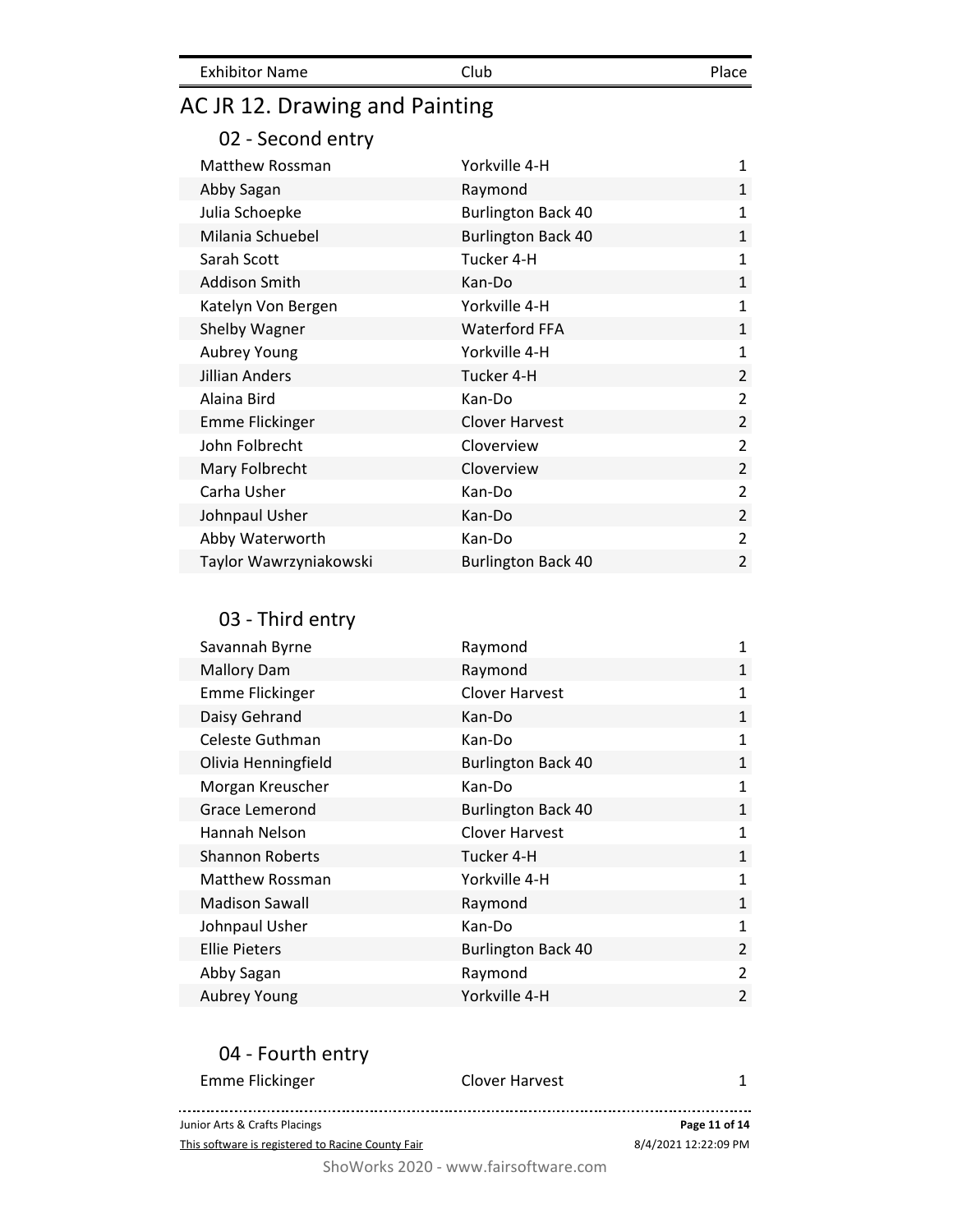| <b>Exhibitor Name</b> | Club | Place |
|-----------------------|------|-------|
|                       |      |       |

## AC JR 12. Drawing and Painting

#### 04 - Fourth entry

| Nadia Flickinger       | <b>Clover Harvest</b>     | 1             |
|------------------------|---------------------------|---------------|
| Celeste Guthman        | Kan-Do                    | $\mathbf{1}$  |
| Olivia Henningfield    | <b>Burlington Back 40</b> | $\mathbf{1}$  |
| Grace Lemerond         | <b>Burlington Back 40</b> | $\mathbf{1}$  |
| <b>Shannon Roberts</b> | Tucker 4-H                | $\mathbf{1}$  |
| Aubrey Young           | Yorkville 4-H             | $\mathbf{1}$  |
| Savannah Byrne         | Raymond                   | $\mathcal{P}$ |
| Hannah Nelson          | <b>Clover Harvest</b>     | $\mathcal{L}$ |
| Alyssa Petrie-Boehm    | <b>Burlington Back 40</b> | $\mathcal{L}$ |

#### 05 - Fifth entry

| Grace Lemerond       | <b>Burlington Back 40</b> |  |
|----------------------|---------------------------|--|
| <b>Mannah Nelson</b> | Clover Harvest            |  |

## AC JR 13. Ceramics

## 01 - Free formed, slab or pinch method Shannon Bartelson Burlington Back 40 1 Ellie Pieters **Burlington Back 40** 1 Brooke Schultz **Cloverview** 2

#### 04 - Free formed, Sculpture

| Isaiah Dean | <b>Clover Harvest</b> |  |
|-------------|-----------------------|--|
| Alaina Bird | Kan-Do                |  |

#### 05 - One cast article, using any other single or combined

| <b>OS ONE Case article, asing any other single or compiled</b> |                           |   |
|----------------------------------------------------------------|---------------------------|---|
| Julia Schoepke                                                 | <b>Burlington Back 40</b> |   |
|                                                                |                           |   |
| 06 - Wheel-Thrown Pottery - Mug                                |                           |   |
| Hannah Nelson                                                  | <b>Clover Harvest</b>     |   |
|                                                                |                           |   |
| 07 - Wheel-Thrown Pottery - Bowl                               |                           |   |
| Cecelia Rose                                                   | Raymond                   | 1 |
| Hannah Nelson                                                  | <b>Clover Harvest</b>     | 2 |

| Junior Arts & Crafts Placings                     | Page 12 of 14        |
|---------------------------------------------------|----------------------|
| This software is registered to Racine County Fair | 8/4/2021 12:22:09 PM |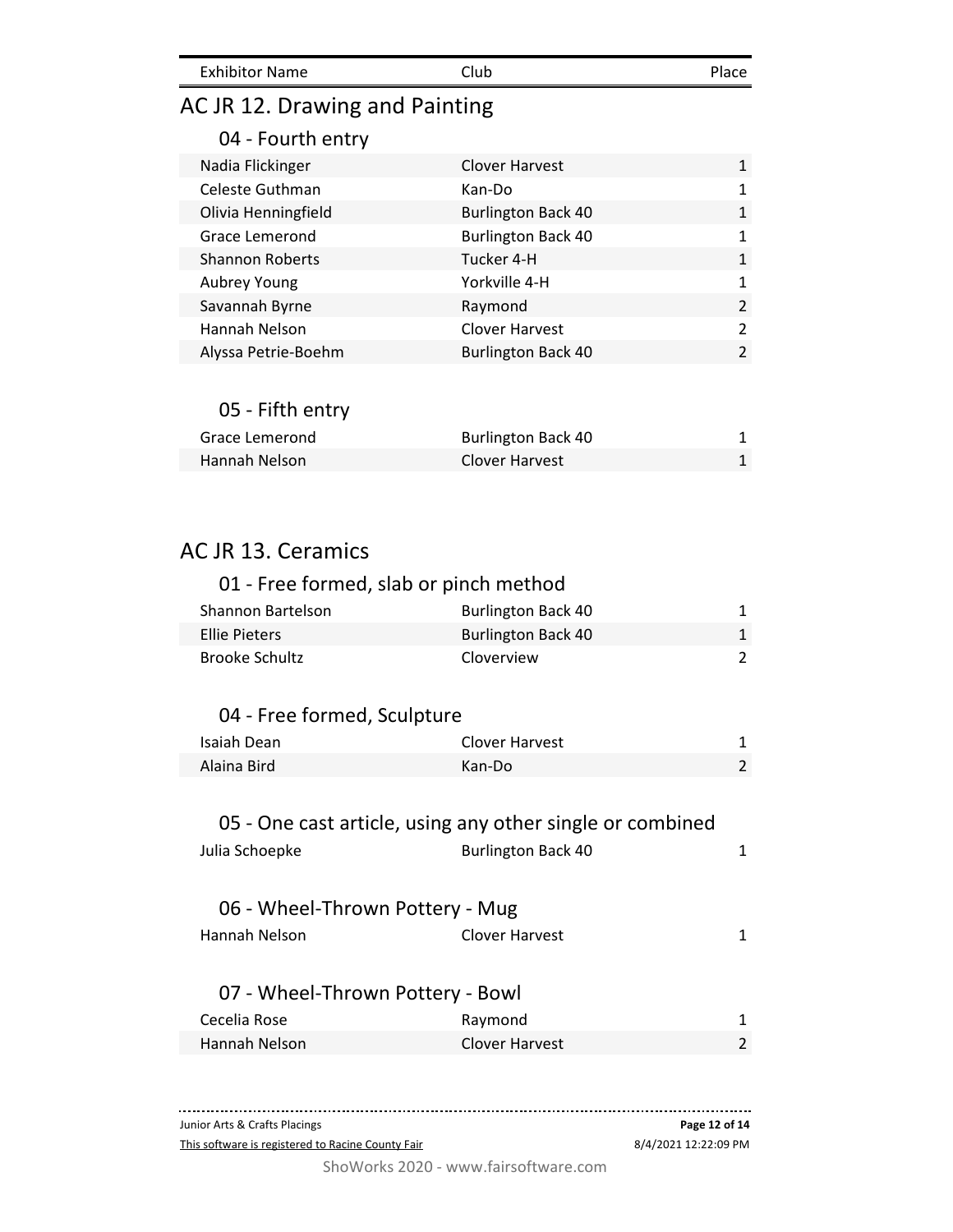| <b>Exhibitor Name</b>                                | Club                      | Place |
|------------------------------------------------------|---------------------------|-------|
| AC JR 13. Ceramics                                   |                           |       |
| 09 - One original hand painted design on any article |                           |       |
| Liberty Schoepke                                     | <b>Burlington Back 40</b> |       |
| 10 - Any other item not listed above                 |                           |       |
| Caleb Webster                                        | Sturtevant 4-H            |       |
| Aubrey Young                                         | Yorkville 4-H             |       |

# AC JR 14. Basketry

| 01 - First entry              |                       |                |
|-------------------------------|-----------------------|----------------|
| <b>Max Frederick</b>          | Kan-Do                | $\mathbf{1}$   |
| <b>Grace Hansen</b>           | Yorkville 4-H         | $\mathbf{1}$   |
| Henry Hansen                  | Yorkville 4-H         | $\mathbf{1}$   |
| Joshua Hardin                 | <b>Clover Harvest</b> | $\mathbf{1}$   |
| Maggie Holler                 | Raymond               | $\mathbf{1}$   |
| Sarah Hougard                 | Yorkville 4-H         | $\mathbf{1}$   |
| <b>Austin Keeku</b>           | Raymond               | $\mathbf{1}$   |
| Shelby Keeku                  | Raymond               | $\mathbf{1}$   |
| Nadia Konesko                 | Yorkville 4-H         | $\mathbf{1}$   |
| Sophia Kress                  | Yorkville 4-H         | $\mathbf{1}$   |
| <b>Bella Kuchler</b>          | Yorkville 4-H         | $\mathbf{1}$   |
| Ava Lopez                     | Raymond               | $\mathbf{1}$   |
| Ella Mosley                   | Raymond               | $\mathbf{1}$   |
| Hannah Oxendinemorey          | Raymond               | $\mathbf{1}$   |
| Ava Perman                    | Raymond               | $\mathbf{1}$   |
| <b>Audrey Peterson</b>        | Yorkville 4-H         | $\mathbf{1}$   |
| <b>Shannon Roberts</b>        | Tucker 4-H            | $\mathbf{1}$   |
| <b>Brielle Ryshkus</b>        | Kan-Do                | $\mathbf{1}$   |
| Ashley Schaal                 | Kan-Do                | $\mathbf{1}$   |
| <b>Brady Shoemaker</b>        | Raymond               | $\mathbf{1}$   |
| Jayden Shoemaker              | Raymond               | $\mathbf{1}$   |
| <b>Allison Torhorst</b>       | Yorkville 4-H         | $\mathbf{1}$   |
| <b>Analiese Tornow</b>        | Yorkville 4-H         | $\mathbf{1}$   |
| <b>Claire Tornow</b>          | Yorkville 4-H         | $\mathbf{1}$   |
| Lila Voge                     | Yorkville 4-H         | $\mathbf{1}$   |
| Olivia Voge                   | Yorkville 4-H         | $\mathbf{1}$   |
| Matthew Von Bergen            | Yorkville 4-H         | $\mathbf{1}$   |
| Abby Waterworth               | Kan-Do                | $\mathbf{1}$   |
| Alaina Cushman                | Cloverview            | $\overline{2}$ |
| Gianna Fiorentino             | Raymond               | $\overline{2}$ |
| Junior Arts & Crafts Placings | Page 13 of 14         |                |

This software is registered to Racine County Fair

8/4/2021 12:22:09 PM